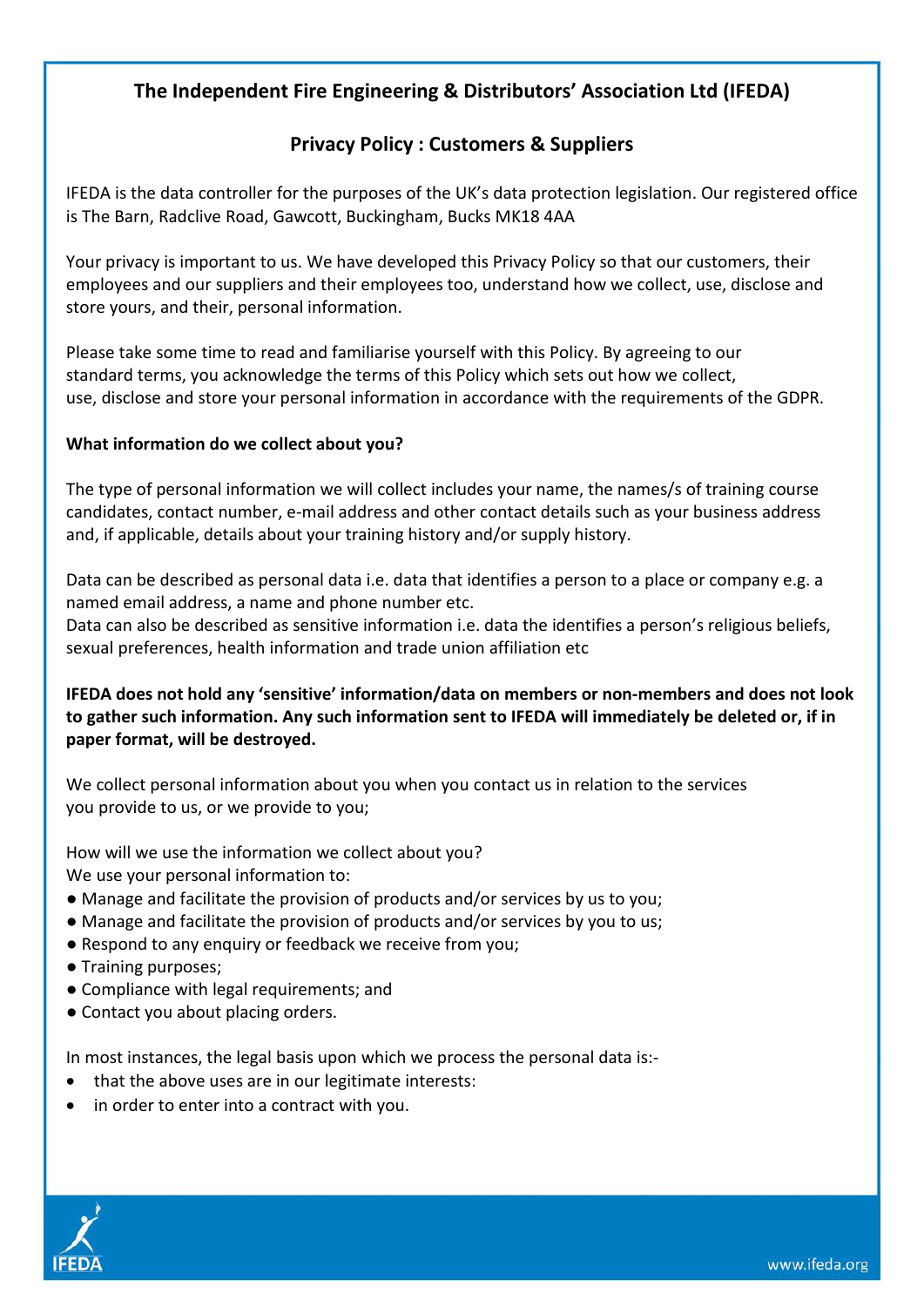We will only use the information we collect about you where it is fair to do so.

For some types of processing of the personal information relating to you, we will ask you for your explicit consent to process your information in a certain way. In such instances, the legal basis we rely upon to process the personal information is consent.

We will only keep your information for the length of time we require it for the purposes we have set out in this statement.

Except in exceptional circumstances, we would not normally retain the information we collect about you for more than six years.

#### **Will we share your personal information with anyone else?**

We may share your personal information with any member of our Association. We may disclose your personal information to third parties:

● If we have appointed a third party to perform certain functions on our behalf, where those third parties need to have access to your personal information to properly perform their function;

● If we are under a duty to disclose or share your personal information in order to comply with any legal obligation.

We will never share any of your personal information with anybody for mailing or marketing purposes unless we have your consent to do so.

### **How do we store your personal information?**

We have put in place measures to ensure the security of the personal information we collect and store about you, and will use all reasonable endeavours to protect your personal information from unauthorised disclosure and/or access. However, the transmission of information via the internet is not completely secure. Although we will do our best to protect your personal information, we cannot guarantee the security of any information transmitted to us. Consequently, any transmission is at your own risk.

#### **Accessing your personal information**

You have the right to know whether we hold personal information about you and, if we do, to request a copy of it. If you would like a copy of some or all of your personal information, please contact us at IFEDA via [info@ifeda.org](mailto:info@ifeda.org)

We want to make sure your personal information is accurate and up to date. You may ask us to correct or remove any personal information you think is inaccurate.